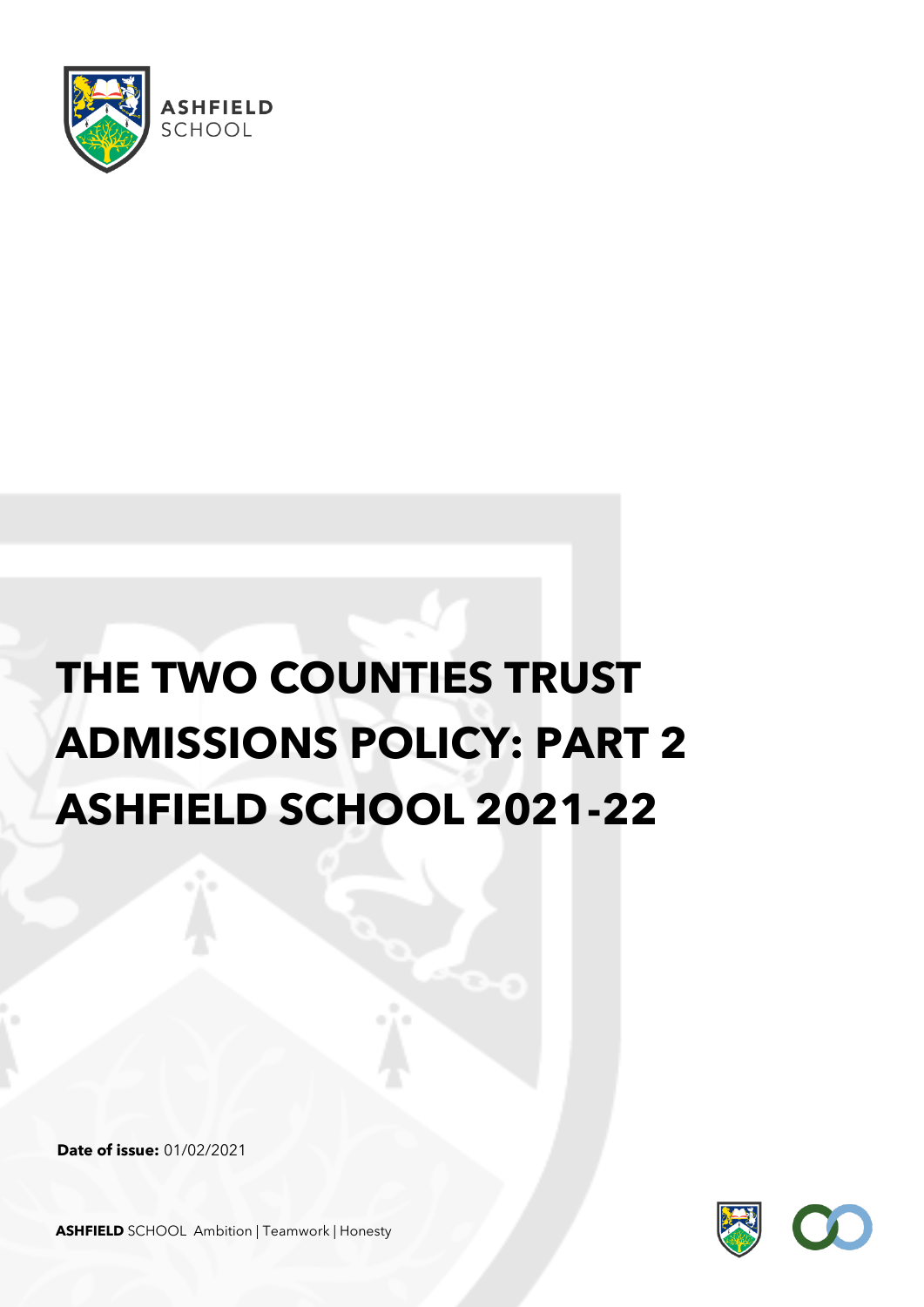Note: This section of the Admissions Policy explains how The Two Counties Trust Admissions policy applies in Ashfield School, including how admissions are prioritised.

# **1. Introduction to the school**

At Ashfield School, we are very proud of our reputation for the high standard of teaching, behaviour and academic achievement. We have high expectations and encourage all students to meet them. As a school, we aspire to ensure that all of our students develop their full range of talents and fulfil their academic potential.

We understand the importance of a good school. You will expect teachers to take the time to know your child and nurture their talents. You will expect your child to be supported, inspired and challenged to do their best in a safe, happy and ambitious learning environment.

As a school, we expect our students and parents to fully work with our staff and Governors in setting and maintaining high standards. In a competitive and ever-changing world, our aim is to nurture resilient, hard-working and respectful citizens who will confidently take their place in the world and make their mark.

# **2. Planned Admission Number**

The Planned Admission Number (PAN) for entry into 2021/22 in this school is: 405

# **3. Criteria for prioritising admissions in Ashfield School**

The following criteria, in the order listed, will be used to allocate places if there are more applications than places available:

- Looked After Children and all previously Looked After Children, including those children who appear (to the admission authority) to have been in state care outside of England and ceased to be in state care as a result of being adopted.
- Children who live in the catchment area at the closing date for applications and who, at the time of admission, will have a brother or sister attending the school.
- Other children who live in the catchment area at the closing date for applications.
- Children who live outside the catchment area, but who are attending a linked primary phase school (see list at the end) on the closing date for secondary applications and who will have a brother or sister at Ashfield School at the time of admission.
- Children who live outside the catchment area and who, at the time of admission, will have a brother or sister at Ashfield School.
- Children who live outside the catchment area but who are attending a linked primary phase school on the closing date for secondary applications.
- Other children who live outside the catchment area.

Children with Education, Health and Care Plans (EHCP) have a different admission process. If a child has an EHCP or parents are in the assessment process, it is important to have a discussion with the Headteacher about what to do next. There is more information in Part 1 of this policy.

In the event that there are more applications than places available, Ashfield School may need to ask for proof of the following when applying the criteria for prioritising admissions:

- Address
- Child's date of birth
- Copy of an adoption order, residence order or special guardianship order and a letter from the
- Local Authority that last looked after the child confirming that (s) he was looked after immediately prior to that order being made.

## **4. Significant Change of Circumstances**

If a change of circumstances takes place after the closing date for applications but before all places have been allocated, then the change of circumstances will be taken into account within the allocation process.

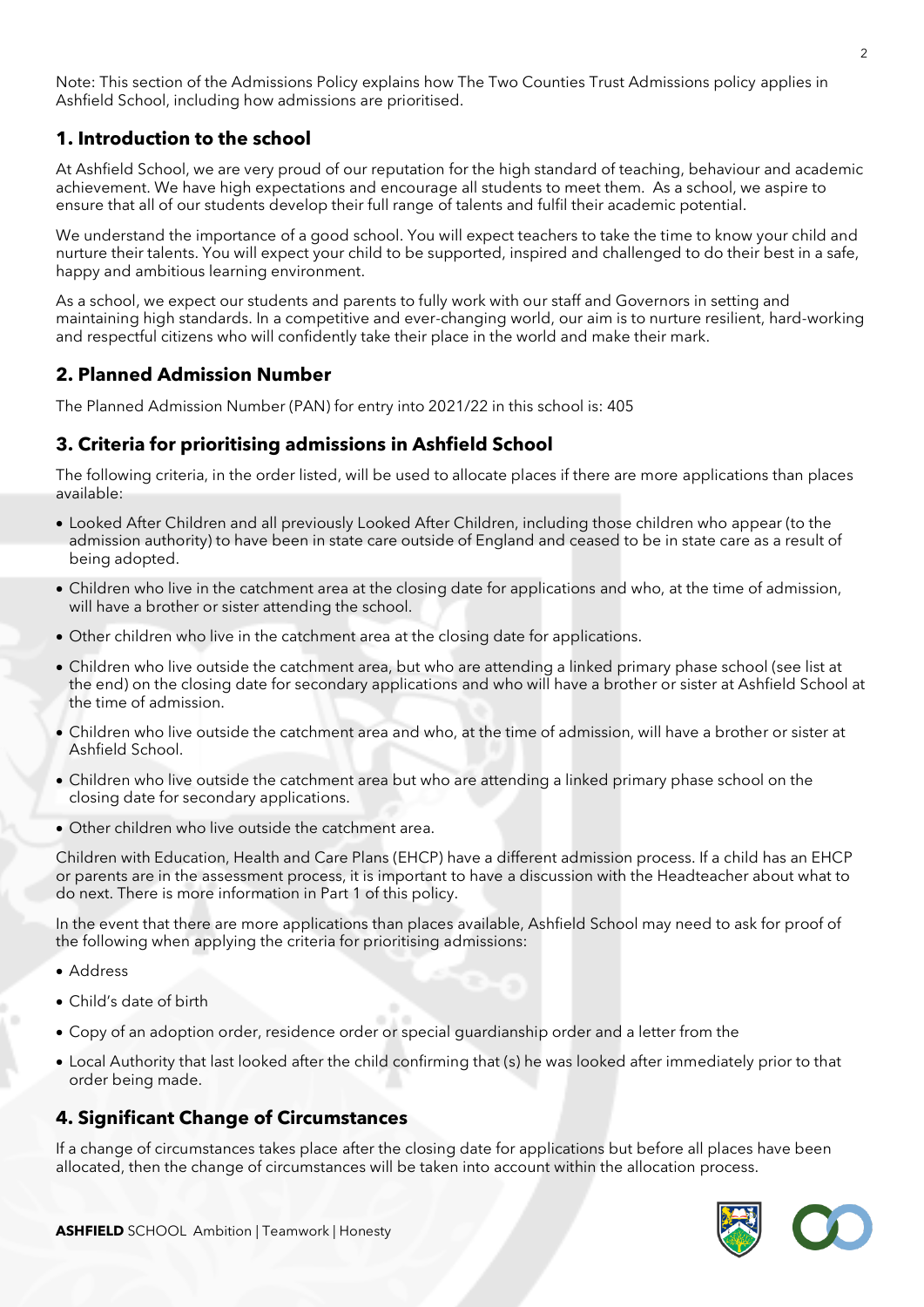If a change of circumstances takes place after all places at the school have been allocated the application will be added to the waiting list in a position which reflects the published priority criteria.

# **5. Appeals**

Parents who have been refused an in-year place at the academy have the right to appeal this decision, which will be managed through the Two Counties Trust. Parents wishing to appeal should complete the appeal form, which can be found on the academy's website[. https://www.ashfield.ttct.co.uk/information/admissions/](https://www.ashfield.ttct.co.uk/information/admissions/)

Appeals will be held in line with the DfE's School Admission Appeals Code (February 2012).

# **6. Post 16**

The Published Admission number is 100 external places with a total of 300 students in Year 12. Ashfield School Sixth form is committed to providing places on an open-access basis. Our entry requirements are generic and indicative only. The sixth form is committed to recruiting with integrity. Independent advice and guidance is provided at all stages and takes into account a range of factors including GCSE score, predicted grade, actual grade and other factors. The Sixth Form reserves the right to refuse admission to a course in some cases, even where the generic requirements are met. This is in the interests of student success.

#### **6.1 16-19 Study Programme Requirements**

All our Post 16 pathways are designed to provide structure and a challenging personalised learning programme. Every student in Years 12 and 13 will study academic or vocational qualifications that are linked to their future plans.

Students who embark on a study programme who do not yet have a grade 4 or higher in Mathematics or English will be required to work towards the achievement of these qualifications as part of their programme.

The pathways that students follow will maximise progression opportunities onto the next stage of their education, employment or apprenticeship.

There are 2 pathways available in Key Stage 5: Academic or Vocational

- A levels and/or Level 3 Applied courses
- Vocational

#### **6.2 Planned learning hours**

In order to maintain funding from the EFA all students must be on a programme of above 540 planned learning hours. Students will not be accepted on programmes less than 540 hours.

Students who have not achieved a grade 4 in GCSE English or Maths must enrol onto a GCSE course or at least be working towards GCSE on a suitable alternative qualification. This is now a condition of funding.

This will be agreed with the student on enrolment and form part of their learning agreement. Subsequent changes to this programme must be agreed by the Post 16 LT, but the hours must not fall below 540, unless there are extenuating circumstances.

Student's programmes should also contain an element of work either experience or employability skills. Students will be given the opportunity to experience these aspects within their Year 12 programme.

#### **6.3 Over subscription for Sixth Form**

Should oversubscription criteria be required, the same criteria as Year 7 detailed in section 3 on page 1 will be used, **with the exception of Criteria d and f**.

#### **6.4 Entry requirements**

A Levels: You need a minimum of 6 GCSE's at Grade 5 or better (one of which must be English or Maths)

Individual subjects will also have set their own requirements. (See individual course descriptors for details.)

Level 3 Applied Courses: Ideally, you need a minimum of 5 GCSEs at Grade 5 or better (one of which must be English or Maths)

Vocational: You need to have an interview to decide upon your suitability for the course.

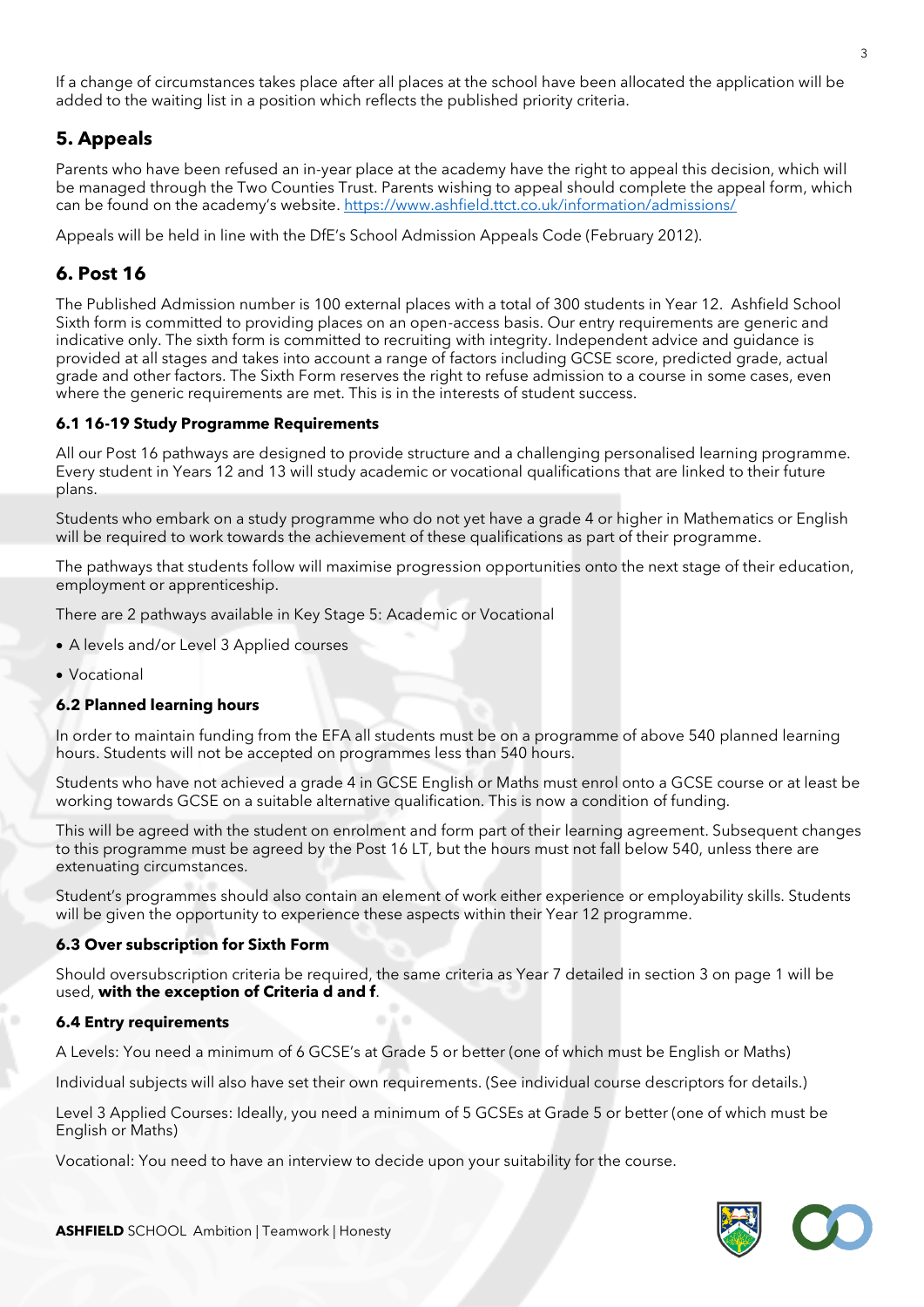#### **6.5 Application Process**

Application for admission into Ashfield Post 16 are detailed below. An applicant will only be admitted into Post 16 provided they meet the admission criteria for individual courses; applicants must meet the minimum entry requirements to progress onto the appropriate level of study e.g. A levels or Level 3 qualifications. All those seeking admission into Post 16 must achieve the necessary grades for access onto the courses they have chosen.

#### **6.6 Timetable for Application and Admission:**

| Students attend Open Evening                                 | October          |
|--------------------------------------------------------------|------------------|
| Open interviews and Tours for external applicants            | October - July   |
| Application form deadline for students at Ashfield           | January          |
| Interviews for students at Ashfield School                   | January          |
| Interviews of students who require further advice / guidance | February-March   |
| Offer letters sent                                           | March            |
| Induction Event/Taster Day                                   | July             |
| Publication of GCSE results                                  | August           |
| Post 16 Centre agrees enrolment/refuses admission            | August/September |

#### **6.7 Progression into Year 13**

Progression to Year 13 is not automatic. Ashfield Post 16 re-enrols Year 12 students onto Year 13 courses only if the standards laid out in this paragraph are met.

- Students have successfully completed their mock exams at a Grade D in January of Year 12. If students are not successful in their mock exams, they have the opportunity to take a resit mock exam in March, which they must pass at a Grade D.
- To continue with an A-level course a student must have achieved a D or above in the subject in their end of Year 12 exams (AS external exam or internally assessed exam).
- To continue with a BTEC course, a student must be in line to achieve at least a Merit or above in the subject.
- Students must have greater than 95% attendance and no unauthorised absence, except in the case of students with known mental or physical health concerns under the supervision of a hospital consultant.
- There must be no outstanding disciplinary concerns known to the Head of Year 12.Where a written warning has been given to a student about conduct and a contract has been agreed, a student must have met any conditions specified in the warning.

If a student is not successful in 1 or 2 courses by the start of Year 13, Post 16 will recommend they start new courses to make up the minimum of three. This means that a student may be a "Year 14" student in due course.

If a student has no viable courses to start Y13, Post 16 will recommend a restart where the student chooses 3 new courses/new vocational pathway. For reasons relating to funding, and for other reasons, any student repeating Year 12 must do so with a different selection of courses. Again, this student may be a "Year 14" student in due course.

No student will be asked to leave Post 16 in these circumstances, unless they have contravened the attendance or disciplinary policy.

#### **6.8 Progression into Year 14**

Progression in to Year 14 follows the same procedures and criteria as progression into Year 13. The expectation is that students follow 3 Level 3 courses in Year 14 or a vocational pathway. In exceptional circumstances, students may only follow 2 courses to support their progression beyond 19.

#### **6.9 Typical Year 12 Schedule for Level 3 students**

- 3 or 4 courses academic/ vocational
- Course contact time 9 hours per subject fortnightly = 27 or 36 hours
- 15/20 hours of learning outside of lessons (minimum)



**ASHFIELD** SCHOOL Ambition | Teamwork | Honesty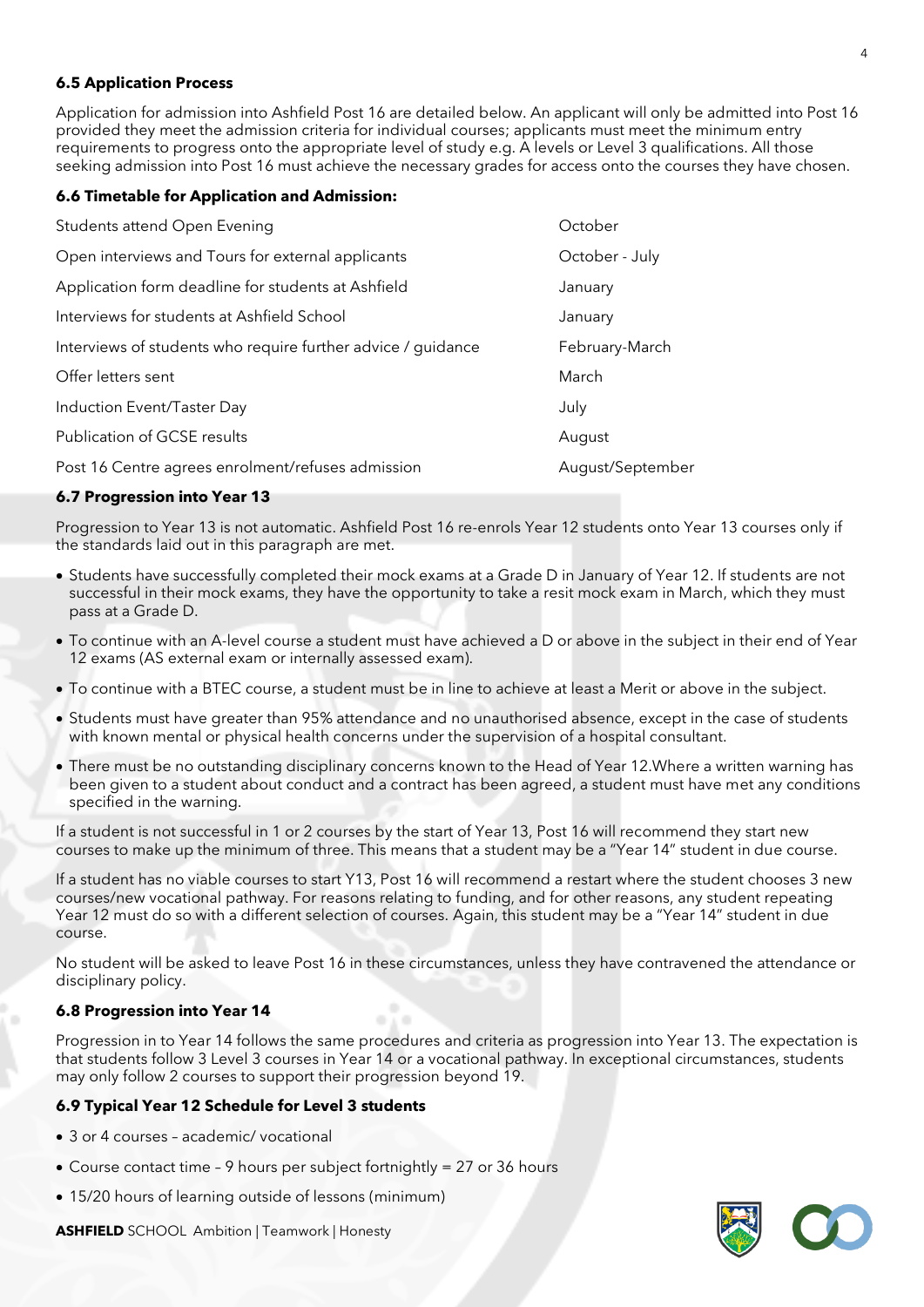- 3 X 20 minutes tutor time
- Enrichment

#### **6.10 Typical Year 13/14 Schedule for Level 3 students**

- 3 courses academic, vocational, blend
- Course contact time 9 hours per subject fortnightly = 27 hours
- 15 hours of learning outside of lessons (minimum)
- 3 X 20 minutes tutor time
- Enrichment

#### **6.11 Please Note**

- We will endeavour to personalise the learning of all students to match their needs.
- Individual A Level subjects may have specific minimum GCSE grade requirements.
- The subjects listed will be offered at the Post 16 Centre subject to sufficient demand and staffing availability.

For further information please contact Linda Maguire on 01623 448854

### **7. Definitions**

#### **7.1 Looked After Children**

A Looked After Child is a child who is (a) in the care of a Local Authority, or (b) being provided with accommodation by a Local Authority in the exercise of their social services functions (see the definition in Section 22(1) of the Children Act 1989) at the time of making an application to a school;

Previously Looked After Children are children who were looked after but ceased to be so because they were adopted, (or became subject to a child arrangement order or special guardianship order). Children who were adopted (or subject to child arrangements orders or special guardianship orders) immediately following having been looked after and those children who appear (to the admission authority) to have been in state care outside of England and ceased to be in state care as a result of being adopted

[\*State Care - a child is regarded as having been in state care outside of England if they were in the care of or were accommodated by a public authority, a religious organisation, or any other provider of care whose sole or main purpose is to benefit society.] (i.e. charity group that benefits society) but does not include private fostering whether in England or from outside of England.

#### **7.2 Residence**

This is defined as the child's ordinary place of residence which is deemed to be the residential property at which the child normally and habitually resides with the person or persons having parental responsibility for the child at the time of completion of the application form. If a child's parents live at separate addresses, whichever of the two addresses the child permanently spends at least three school nights, ie, Sunday, Monday, Tuesday, Wednesday or Thursday will be taken as the place of residence. Addresses of other relatives or friends will not be considered as the place of residence even when the child stays there for all or part of the week. Proof of residence and other evidence from the court regarding parental responsibilities in these matters may be required.

#### **7.3 Sibling (Brother and Sister)**

This is defined as being those children who share the same biological parents. This includes half-brother or halfsister or legally adopted child living at the same address as the child.

#### **7.4 Parent**

Section 576 of the Education Act 1996 defines 'parent' to include; all natural parents, whether they are married or not; and any person who, although not a natural parent, has parental responsibility for a child or young person; and any person who, although not a natural parent, has care of a child or a young person. Having parental responsibility means assuming all the rights, duties, powers, responsibilities and authority that a parent of a child has by law. People other than a child's natural parent can acquire parental responsibility.

#### **7.5 Catchment Area Details**



**ASHFIELD** SCHOOL Ambition | Teamwork | Honesty